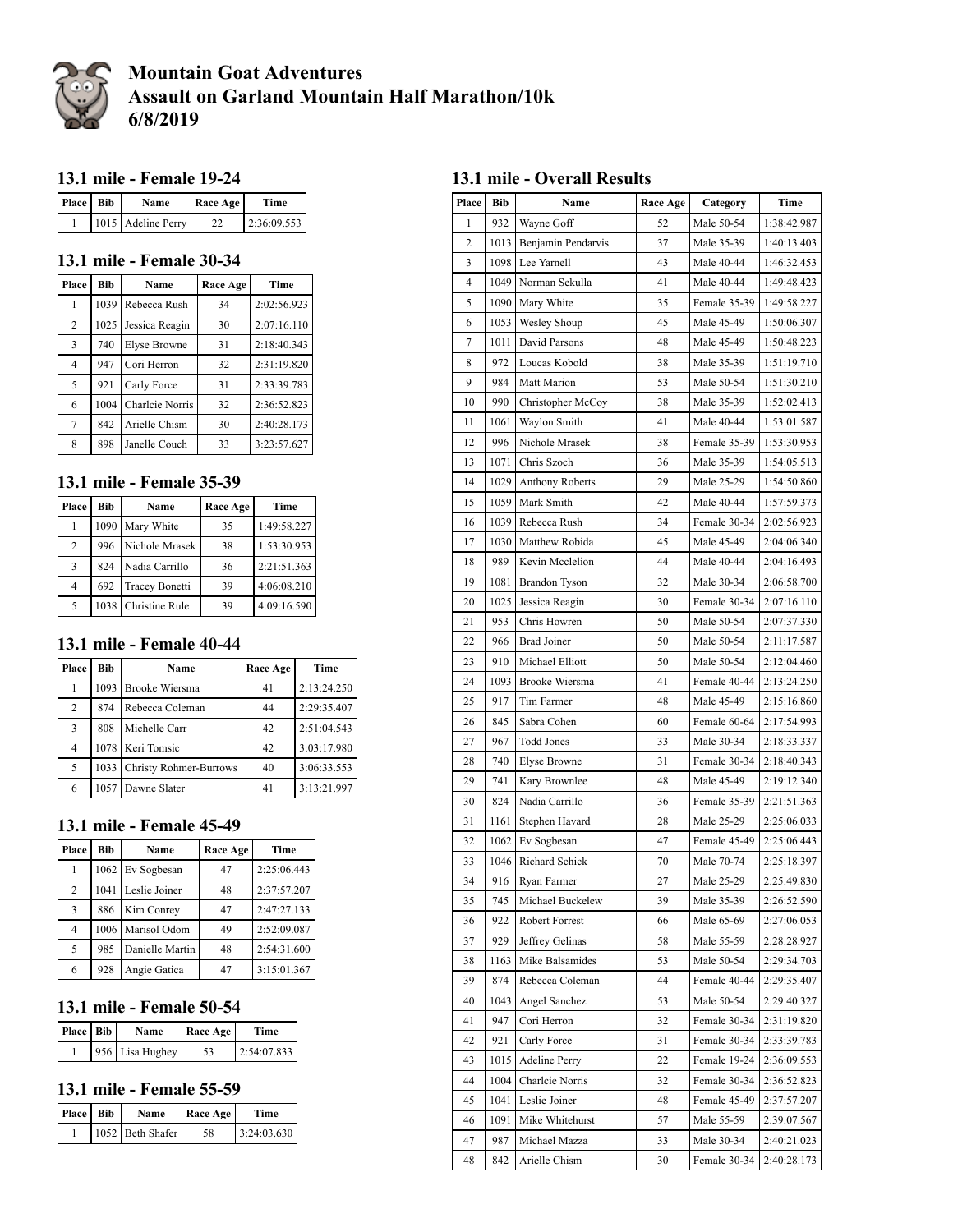### **13.1 mile - Female 60-64**

| Place Bib | Name            | Race Age | Time        |
|-----------|-----------------|----------|-------------|
|           | 845 Sabra Cohen | 60       | 2:17:54.993 |

#### **13.1 mile - Male 25-29**

| Place          | <b>Bib</b> | Name                 | Race Age | <b>Time</b> |
|----------------|------------|----------------------|----------|-------------|
|                |            | 1029 Anthony Roberts | 29       | 1:54:50.860 |
| $\overline{c}$ |            | 1161 Stephen Havard  | 28       | 2:25:06.033 |
| 3              | 916        | Ryan Farmer          | 27       | 2:25:49.830 |
| $\overline{4}$ | 802        | Alan Campbell        | 28       | 2:45:42.960 |

#### **13.1 mile - Male 30-34**

| Place         | Bib | <b>Name</b>        | Race Age | Time        |
|---------------|-----|--------------------|----------|-------------|
|               |     | 1081 Brandon Tyson | 32       | 2:06:58.700 |
| $\mathcal{D}$ | 967 | <b>Todd Jones</b>  | 33       | 2:18:33.337 |
|               | 987 | Michael Mazza      | 33       | 2:40:21.023 |

#### **13.1 mile - Male 35-39**

| Place | Bib  | Name               | <b>Race Age</b> | Time        |
|-------|------|--------------------|-----------------|-------------|
|       | 1013 | Benjamin Pendarvis | 37              | 1:40:13.403 |
| 2     | 972  | Loucas Kobold      | 38              | 1:51:19.710 |
| 3     | 990  | Christopher McCoy  | 38              | 1:52:02.413 |
| 4     | 1071 | Chris Szoch        | 36              | 1:54:05.513 |
| 5     | 745  | Michael Buckelew   | 39              | 2:26:52.590 |
| 6     | 926  | Gregory Gaffney    | 39              | 2:46:49.737 |

#### **13.1 mile - Male 40-44**

| Place          | <b>Bib</b> | Name                   | Race Age | Time        |
|----------------|------------|------------------------|----------|-------------|
|                |            | 1098 Lee Yarnell       | 43       | 1:46:32.453 |
| $\overline{2}$ | 1049       | Norman Sekulla         | 41       | 1:49:48.423 |
| 3              | 1061       | Waylon Smith           | 41       | 1:53:01.587 |
| 4              | 1059       | Mark Smith             | 42       | 1:57:59.373 |
| 5              | 989        | Kevin Mcclelion        | 44       | 2:04:16.493 |
| 6              | 923        | <b>Edward Freeland</b> | 41       | 4:06:08.357 |

#### **13.1 mile - Male 45-49**

| Place          | <b>Bib</b> | Name               | Race Age | Time        |
|----------------|------------|--------------------|----------|-------------|
|                | 1053       | Wesley Shoup       | 45       | 1:50:06.307 |
| $\overline{2}$ | 1011       | David Parsons      | 48       | 1:50:48.223 |
| 3              | 1030       | Matthew Robida     | 45       | 2:04:06.340 |
| 4              | 917        | Tim Farmer         | 48       | 2:15:16.860 |
| 5              | 741        | Kary Brownlee      | 48       | 2:19:12.340 |
| 6              | 939        | <b>Brett Hatch</b> | 49       | 2:40:44.683 |
| 7              | 1051       | Robert Sewell      | 47       | 3:40:03.500 |

## **13.1 mile - Male 50-54**

| Place | <b>Bib</b> | Name               | Race Age | <b>Time</b> |
|-------|------------|--------------------|----------|-------------|
| 1     | 932        | Wayne Goff         | 52       | 1:38:42.987 |
| 2     | 984        | Matt Marion        | 53       | 1:51:30.210 |
| 3     | 953        | Chris Howren       | 50       | 2:07:37.330 |
| 4     | 966        | <b>Brad Joiner</b> | 50       | 2:11:17.587 |
| 5     | 910        | Michael Elliott    | 50       | 2:12:04.460 |
| 6     | 1163       | Mike Balsamides    | 53       | 2:29:34.703 |
| 7     | 1043       | Angel Sanchez      | 53       | 2:29:40.327 |
| 8     | 978        | Jeff Leininger     | 51       | 2:43:43.147 |
| 9     | 833        | Kevin Chalk        | 53       | 3:01:57.013 |

| Place | Bib  | Name                          | Race Age | Category     | Time        |
|-------|------|-------------------------------|----------|--------------|-------------|
| 49    | 939  | <b>Brett Hatch</b>            | 49       | Male 45-49   | 2:40:44.683 |
| 50    | 978  | Jeff Leininger                | 51       | Male 50-54   | 2:43:43.147 |
| 51    | 802  | Alan Campbell                 | 28       | Male 25-29   | 2:45:42.960 |
| 52    | 926  | Gregory Gaffney               | 39       | Male 35-39   | 2:46:49.737 |
| 53    | 886  | Kim Conrey                    | 47       | Female 45-49 | 2:47:27.133 |
| 54    | 808  | Michelle Carr                 | 42       | Female 40-44 | 2:51:04.543 |
| 55    | 1006 | Marisol Odom                  | 49       | Female 45-49 | 2:52:09.087 |
| 56    | 956  | Lisa Hughey                   | 53       | Female 50-54 | 2:54:07.833 |
| 57    | 985  | Danielle Martin               | 48       | Female 45-49 | 2:54:31.600 |
| 58    | 925  | Martin Gaertner               | 60       | Male 60-64   | 2:56:06.193 |
| 59    | 833  | Kevin Chalk                   | 53       | Male 50-54   | 3:01:57.013 |
| 60    | 1078 | Keri Tomsic                   | 42       | Female 40-44 | 3:03:17.980 |
| 61    | 1033 | <b>Christy Rohmer-Burrows</b> | 40       | Female 40-44 | 3:06:33.553 |
| 62    | 1092 | Jay Whitney                   | 62       | Male 60-64   | 3:12:51.313 |
| 63    | 1057 | Dawne Slater                  | 41       | Female 40-44 | 3:13:21.997 |
| 64    | 928  | Angie Gatica                  | 47       | Female 45-49 | 3:15:01.367 |
| 65    | 898  | Janelle Couch                 | 33       | Female 30-34 | 3:23:57.627 |
| 66    | 1052 | <b>Beth Shafer</b>            | 58       | Female 55-59 | 3:24:03.630 |
| 67    | 954  | Robert Huber                  | 63       | Male 60-64   | 3:31:35.323 |
| 68    | 1051 | Robert Sewell                 | 47       | Male 45-49   | 3:40:03.500 |
| 69    | 692  | <b>Tracey Bonetti</b>         | 39       | Female 35-39 | 4:06:08.210 |
| 70    | 923  | <b>Edward Freeland</b>        | 41       | Male 40-44   | 4:06:08.357 |
| 71    | 1038 | <b>Christine Rule</b>         | 39       | Female 35-39 | 4:09:16.590 |